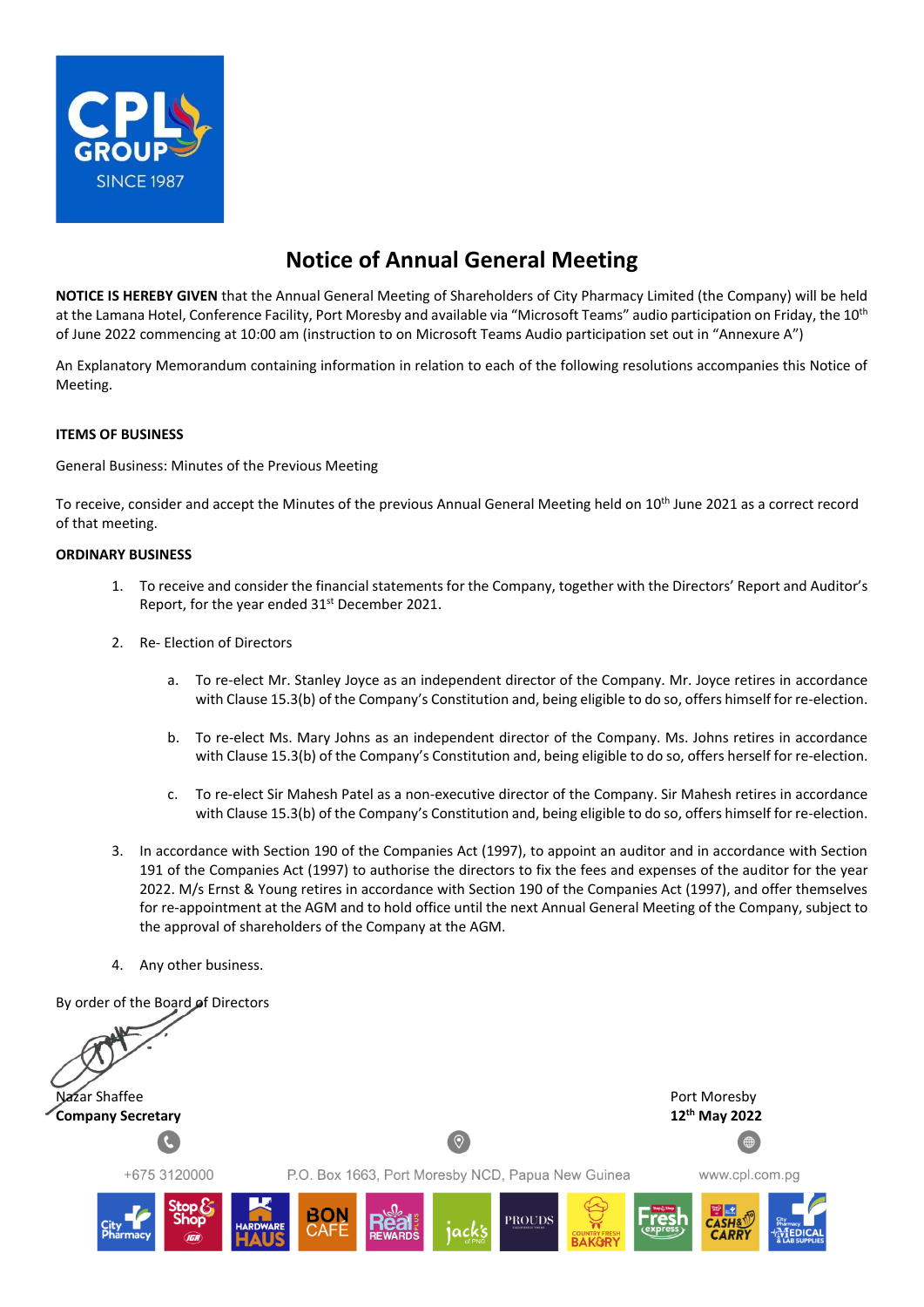

## **EXPLANATORY MEMORANDUM**

This Explanatory Note is intended to provide Shareholders with sufficient information to assess the merits of the resolutions contained in the Notice of Annual General Meeting.

The Directors recommend Shareholders read this Explanatory Memorandum in full before making any decision in relation to the resolutions.

#### **GENERAL BUSINESS**

#### **Minutes of the Previous Meeting held on 10th of June 2021.**

The Chairman will table the 2021 AGM Meeting Minutes dated 10<sup>th</sup> of June 2021 as a correct record of the Meeting.

#### **ORDINARY BUSINESS**

#### **Item 1: Financial Reports**

The Annual Report, including the Financial Statements, Director's Report and the Auditor's Report included in the 2021 Annual Report, for the Company and its subsidiaries for the year ended 31st December 2021 are attached to this Explanatory Note for the Shareholders to read prior to the meeting. The Annual Reports is also available on the Company's website at:

#### <http://www.cpl.com.pg/annual-reports/>

While neither the *Companies Act 1997* nor the Company's constitution require Shareholders to vote on such Reports, Shareholders will be given the opportunity to raise questions on the Reports at the Meeting.

#### **Item 2: Re-Election of Directors**

#### **a) Mr Stanley Joyce, CSM**

Mr Joyce was appointed as an Independent Director on 21<sup>st</sup> March 2018 and brings more than 31 years of management and board experience to CPL Group. He sits as the Chairman of CPL Group and has his imprint in the food, beverage and manufacturing industries in Papua New Guinea and abroad.

His notable PNG business acumen includes leading the South Pacific Brewery Limited (SP) for 14 years as its Managing Director. He also spearheaded campaigns rallying public support for the SP PNG Hunters, SP Sports Awards and encouraging responsible alcohol consumption.

During his tenure, he also provided expertise support to the 2015 Pacific Games Authority, the PNG Business Council, PNG Manufacturer's Council, Mainland Holdings Limited and Solomon Breweries Limited. He is the honorary consul of the Netherlands and has been honored by the Commonwealth with titles such as the Companion Star of the Order of Melanesia (CSM) and the Logohu Awards.

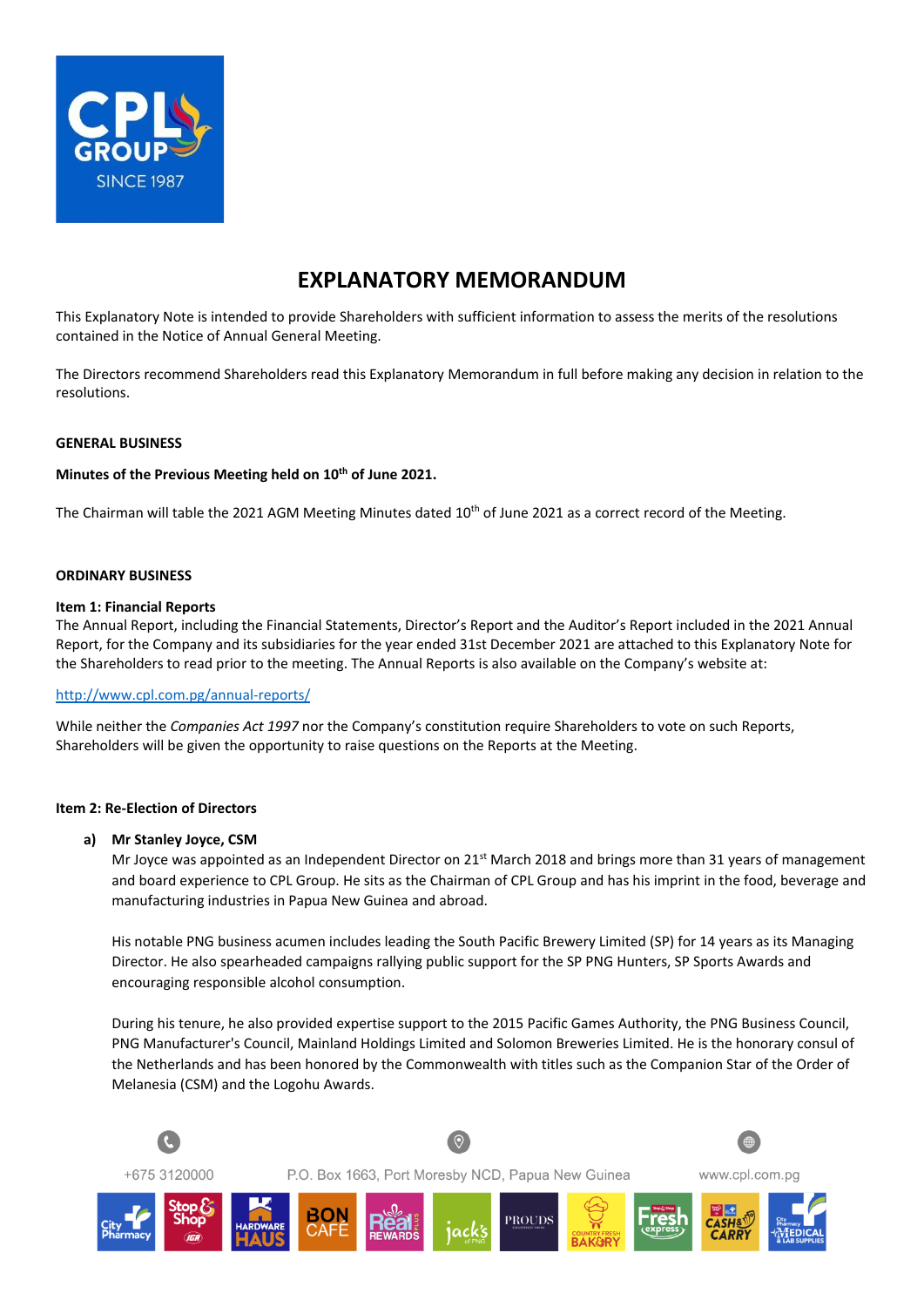

#### **b) Ms Mary Johns**

Ms Johns is a lawyer with 25 years of dedicated service to compliance, audit and risk management in the Papua New Guinean banking and finance, and oil and gas industries. She has been an Independent Director of CPL since 21<sup>st</sup> March 2018.

She is currently the Board Secretary for PNG's leading bank, BSP and a board committee member for Oil Search Limited. She was recognised in 2015 by the Commonwealth with the honour of the Member of the Logohu for services to community and sports organisations, such as the Badili Club, Leadership PNG, the 2015 Pacific Games Committee, National Soccer League, and the Capital Rugby Union Sporting Club.

#### **c) Sir Mahesh Patel, OBE**

Sir Mahesh has been serving Papua New Guinea for nearly four decades. He started as a pharmacist and then as a maverick entrepreneur, co-founding what is now PNG's largest and leading retailer, CPL Group in 1987. His influence is evident in many public, private and community entities such as the PNG Red Cross, Kumul Telikom Holdings Limited, 2015 Pacific Games, Ginigoada Foundation and the Buk Bilong Pikinini (BBP) community libraries, orphanages and countless community organisations.

A celebrated business leader, he was recognized for his contribution to commerce and communities with a Knight Bachelor award in the 2020 Queen's Birthday Honours List. He has since moved on from his post as Managing Director to being a Non-Executive Director of the Group and continues his passion as Chairman for the CPL Foundation championing causes close to CPL Group's ethos.

#### **Item 3: Appointment of Auditor**

The Board proposes that M/s Ernst & Young be appointed auditor of the Company from the conclusion of this meeting until the conclusion of the next annual meeting of the Company and that the Board be authorized to fix their remuneration.

*-The remainder of this page is intentionally left blank-*